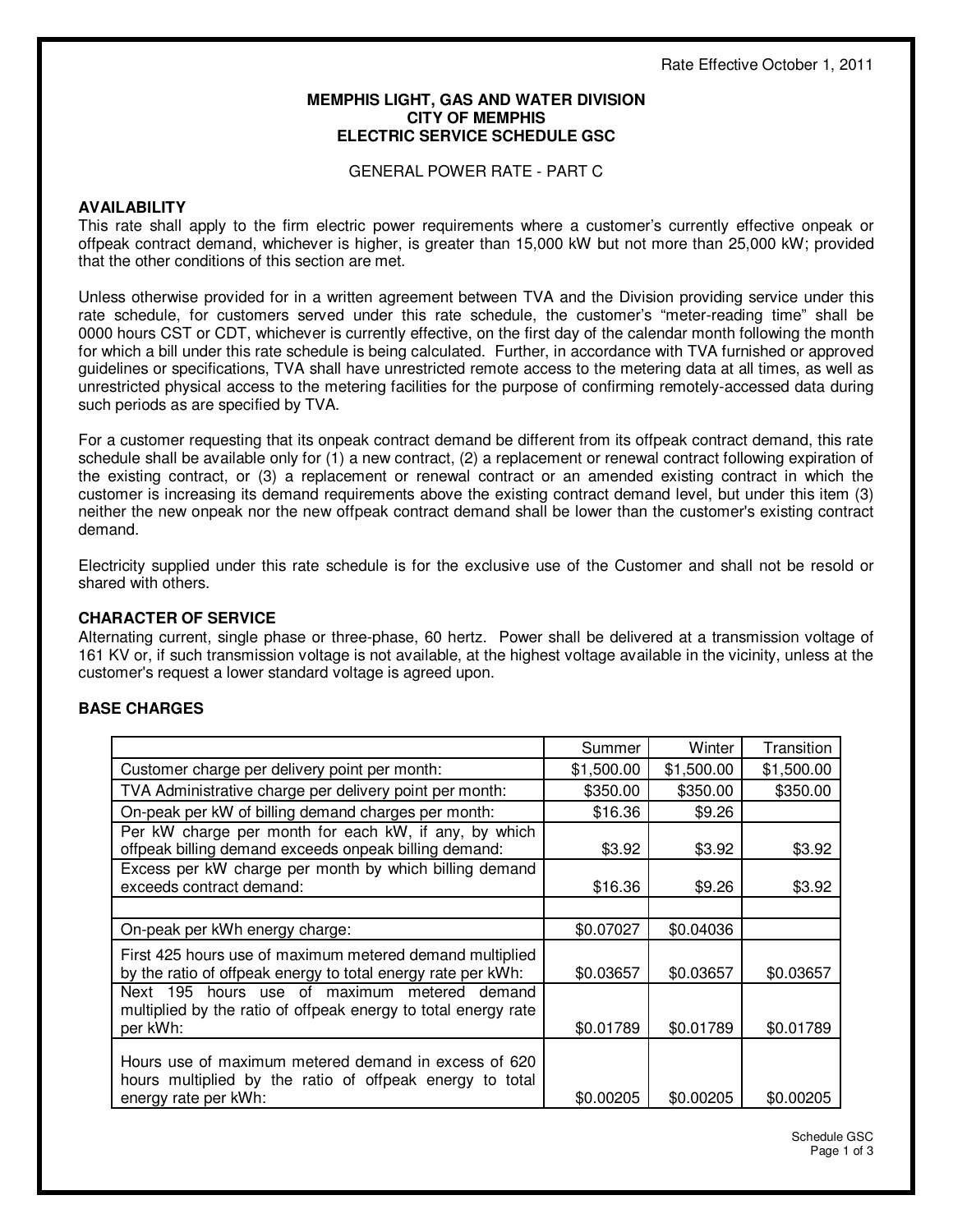# **TENNESSEE VALLEY AUTHORITY FUEL COST AND PURCHASED POWER ADJUSTMENT RIDER**

The above rates are subject to adjustment under the provisions of the Tennessee Valley Authority Fuel Cost and Purchased Power Adjustment Rider.

# **ADJUSTMENT**

The base demand and energy charges shall be increased or decreased in accordance with the current Adjustment Addendum published by TVA. (In addition, such charges shall be increased or decreased to correspond to increases or decreases determined by TVA in the value of the hydro generation benefit allocated to residential customers.)

# **DETERMINATION OF SEASONAL PERIODS**

Summer Period shall mean the June, July, August, and September billing months. Winter Period shall mean the December, January, February, and March billing months. Transition Period shall mean the April, May, October, and November billing months.

# **DETERMINATION OF ONPEAK AND OFFPEAK HOURS**

Except for Saturdays and Sundays and the weekdays that are observed as Federal holidays for New Year's Day, Memorial Day, Independence Day, Labor Day, Thanksgiving Day, and Christmas Day, onpeak hours for each day shall be from 1 p.m. to 7 p.m. during the Summer Period and from 4 a.m. to 10 a.m. during the Winter Period. For the Summer Period and the Winter Period, all other hours of each day that are not otherwise defined as onpeak hours and all hours of such excepted days shall be offpeak hours. For the Transition Period, all hours shall be offpeak hours. Such times shall be Central Standard Time or Central Daylight Time, whichever is then in effect. Said onpeak and offpeak hours are subject to change by TVA. In the event TVA determines that such changed onpeak and offpeak hours are appropriate, it shall so notify Division at least 12 months prior to the effective date of such changed hours, and Division shall promptly notify customer.

### **DETERMINATION OF ONPEAK AND OFFPEAK DEMANDS, MAXIMUM METERED DEMAND, AND ENERGY AMOUNTS**

The onpeak and offpeak kWh for any month shall be the energy amounts taken during the respective hours of the month designated under this rate schedule as onpeak and offpeak hours; provided, however, that notwithstanding the metered energy amount, the offpeak energy for any month shall in no case be less than the product of (1) the offpeak billing demand as calculated in the last sentence of the paragraph below and (2) 110 hours (reflecting a 15 percent load factor applied to the average number of hours in a month).

Distributor shall meter the onpeak and offpeak demands in kW of all customers taking service under this rate schedule. The onpeak metered demand and offpeak metered demand for any month shall be determined separately for the respective hours of the month designated under this rate schedule as onpeak and offpeak hours and in each case shall be the highest average during any 30-consecutive-minute period beginning or ending on a clock hour of the month of the load metered in kW, and, except as provided below in this section, such amounts shall be used as the onpeak and offpeak billing demands. The maximum metered demand for any month shall be the higher of (1) the highest onpeak metered demand in the month or (2) the highest offpeak metered demand in the month. The onpeak billing demand shall in no case be less than the sum of (1) 30 percent of the first 5,000 kW, (2) 40 percent of the next 20,000 kW, and (3) 50 percent of any kW in excess of 25,000 kW of the higher of the currently effective onpeak contract demand or the highest onpeak billing demand established during the preceding 12 months. The offpeak billing demand shall in no case be less than the sum of (1) 30 percent of the first 5,000 kW, (2) 40 percent of the next 20,000 kW, and (3) 50 percent of any kW in excess of 25,000 kW of the higher of the currently effective offpeak contract demand or the highest offpeak billing demand established during the preceding 12 months.

# **FACILITIES RENTAL CHARGE**

There shall be no facilities rental charge under this rate schedule for delivery at bulk transmission voltage levels of 161 kV or higher.

For delivery at less than 161 kV, there shall be added to the customer's bill a facilities rental charge. This charge shall be \$.38 per kW per month except for delivery at voltages below 46 kV, in which case the charge shall be \$.97 per kW per month for the first 10,000 kW and \$.76 per kW per month for the excess over 10,000 kW. Such charge